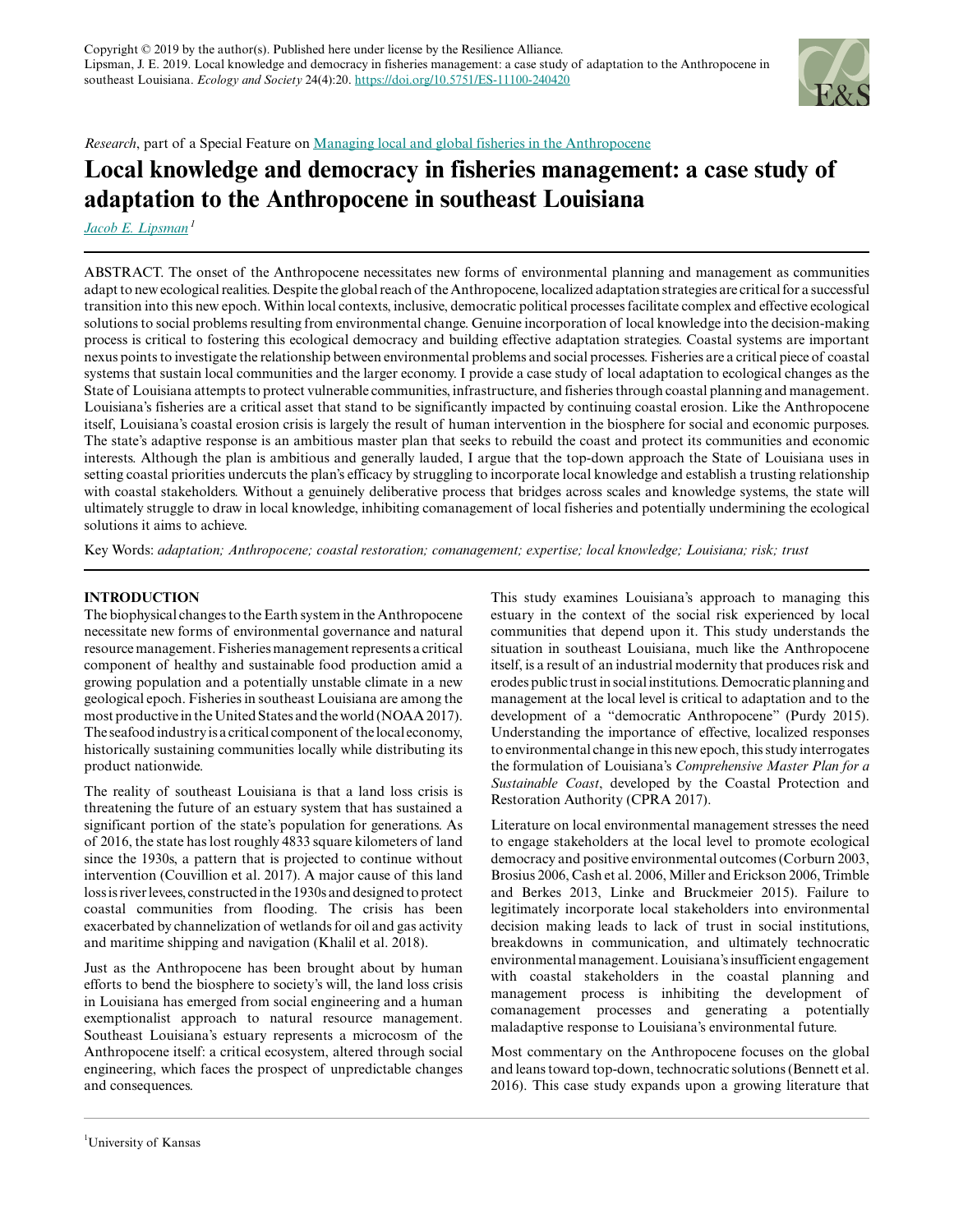argues for examining responses to the Anthropocene at the local level. This study uses interview data to highlight a lack of public trust in social institutions and argues that this lack of trust will ultimately inhibit ecological democracy and disrupt adaptive responses to the Anthropocene.

## **Controversy over coastal restoration priorities**

This study focuses specifically on the development and implementation of Louisiana's *Comprehensive Master Plan for a Sustainable Coast*, a fifty-year suite of projects with an estimated cost of at least US\$50 billion (Schleifstein 2017). The plan is ambitious, with different project types including structural protections such as river levees and sediment diversions, infrastructure projects, and nonstructural initiatives aimed at improving residents' awareness of coastal risk and how to protect homes and businesses from storm surge events (CPRA 2017). The plan seeks to protect local communities while maintaining the resources, including local fisheries, that make the coast an economic engine of the state.

Although the master plan is a formidable and ambitious effort to protect vulnerable communities, infrastructure, and fisheries, residents of coastal parishes in the southeast coastal zone (some of Louisiana's most economically and physically vulnerable citizens) are at odds over the state's approach to determining the plan's priorities. Although there is no dispute over the importance of coastal restoration, many in the coastal zone argue that the state's top-down approach to coastal planning excludes local knowledge and jeopardizes the fisheries that sustain the local economy.

The controversy is centered around sediment diversions, one of the eight project types in the master plan. Sediment diversions aim to rebuild land organically by channeling sediment from the Mississippi River into surrounding marsh through strategically located outfall canals. The mainstream science and policy communities argue that this is the most efficient way to build land whereas coastal residents, most significantly the commercial fishing industry, frequently argue that the introduction of freshwater from the Mississippi River into surrounding marsh will alter the salinity of the water and cripple shrimp, oyster, and fish harvests for an industry that is already struggling with increased fuel prices and imported seafood. The Mid-Barataria Sediment Diversion (MBSD), the first of 7 planned diversions in the southeast coastal zone during the 10 years following the 2017 iteration of the plan, will cost nearly US\$1 billion and is unlikely to begin construction before 2020 (CPRA 2017, Schleifstein 2018). Coastal residents argue that money could be used more efficiently, without harming fisheries, by building land immediately using dredged material.

The coastal master plan, most recently renewed in 2017, is an opportunity for the State of Louisiana to take a leadership role in coastal management and provide a framework for other regions facing similar risks in the Anthropocene. This study examines local stakeholders' perceived role in the process of building and implementing the plan and analyzes the potential impact on local prospects for effective comanagement of the coastal ecosystem.

#### **REVIEW OF LITERATURE**

The Anthropocene is characterized by climate instability brought about by human intervention in the biosphere. The Anthropocene

is likely to produce unpredictable state shifts in the biosphere that could threaten the viability of complex human civilization (Steffen et al. 2011). Given the unpredictable nature of these biophysical changes, environmental risk exposure across the globe will ultimately grow with the onset of the Anthropocene. The continued use of technology to adapt to risk rather than to mitigate it leads to a society defined by risk and a reliance on risk management rather than risk prevention (Beck 1996, Zinn 2016). Risk society and the Anthropocene are linked by their roots in technological development and technocratic management.

The risks associated with the Anthropocene are global in scope but have the greatest near-term impact at the local level. Although most academic commentary on the Anthropocene has focused on the global, Bennett et al. (2016) argued that research on the Anthropocene should focus on local-scale risk analysis and adaptation planning. Social sciences and natural sciences should work together to lay out pathways toward desirable futures within the Anthropocene (Bai et al. 2016).

Coastal systems represent the most direct environmental connection between humanity and nature (Wright et al. 2018). As such, no system is more imperiled by the onset of the Anthropocene. Human activities including oil and gas production, agriculture, and nutrient runoff can threaten fisheries and ecosystem services including erosion and flood control (Wright et al. 2018). Consequently, the socioeconomic viability of coastal communities is inextricably linked to the health of coastal ecosystems (Wright 2018).

Louisiana accounts for the highest commercial fish landings in the U.S. and 37% of national oyster production (Wright and D'Elia 2018). Eroding wetlands, caused by human processes unique to the Anthropocene, are likely to severely impair the productivity of these fisheries. Louisiana's coastal master plan specifically highlights fisheries as a critical asset of coastal Louisiana as well as a main beneficiary of the master plan's restoration projects (CPRA 2017). Southeast Louisiana therefore represents a unique opportunity to investigate community-level adaptation to fisheries management in the Anthropocene.

Planning a democratic Anthropocene is critical for humanity's ability to adapt to this new era of risk (Purdy 2015). Even within the global context of the Anthropocene, democratic arrangements at the local level are essential for localized environmental management. Ecological democracy at the local level is a critical component of positive ecological outcomes at this scale. Ecological democracy depends upon a comanagement approach to ecological problems that emphasizes participation among local stakeholders (Brosius 2006). Adaptive comanagement is a project rooted in joint knowledge production; bridging between scales and epistemic backgrounds are crucial processes that facilitate democratic approaches to complex ecological problems (Cash et al. 2006, Berkes 2009).

#### **Role of local knowledge in ecological management**

In a modernity defined by complexity and social fracture, risk interpretations should be viewed through a subjective, culturally specific lens (Wynne 1996). Knowledge gaps in mainstream science expose local-scale publics to potentially catastrophic environmental risk (Freudenburg 1992). If ecological democracy is the key to adaptation in the Anthropocene, incorporating local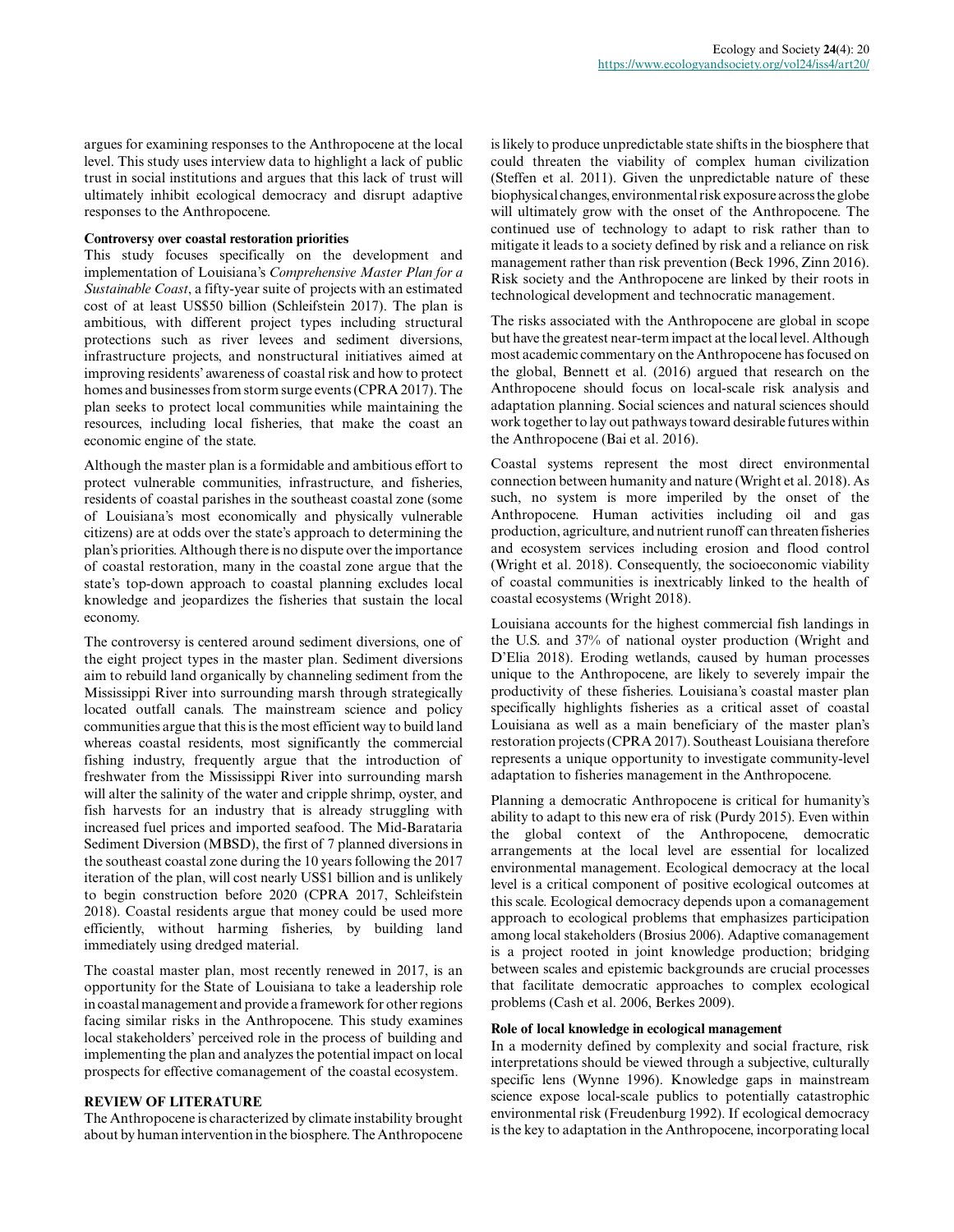knowledge into local political processes is the key to engendering that democracy.

Local knowledge contributes to democratic formations in part by expanding the range of information and perspectives available to decision makers (Corburn 2003). Local knowledge functions by filling context-specific gaps in mainstream knowledge (Thornton and Scheer 2012). The dialogue between mainstream science and local stakeholders generates interactional expertise; by shifting the focus from objective knowledge to different forms of expertise, the political process becomes more inclusive of varying epistemic perspectives (Carolan 2006).

Brosius (2006) argued that local knowledge represents more than static ecological knowledge; it encompasses the political knowledge and agency of specific local publics. To incorporate local knowledge means not only to include new information but to expand the range of voices and perspectives. Miller and Erickson (2006) argued that bridging across scales and epistemic orientations are necessary steps to creating effective solutions to complex environmental problems. The authors specifically focus on expanding dialogue across epistemic boundaries and delegating political authority across scales as mechanisms for encouraging democratic outcomes. Cash et al. (2006) encouraged cross-scale interplay between social institutions to facilitate comanagement on complex ecological issues.

#### **Mobilizing local knowledge**

Literature on environmental outcomes emphasizes the importance of local knowledge in generating positive environmental outcomes at the local scale. The process of harnessing and mobilizing this knowledge, however, cannot be taken for granted. Drawing local stakeholders into the institutional worlds of science and policy is a unique challenge that requires specific effort. Existing power relations create privileged forms of knowledge and constrain local knowledge systems (Andrews et al. 2018). Substantial front-end work must address power imbalances and create a genuinely inclusive space for knowledge codevelopment (Wiber et al. 2009).

Trust is a major component in the relationship between the institutional and local knowledge communities. Trust has been shown to be critical for fostering collaborative approaches to natural resource management (Hamm 2017, Coleman and Stern 2018). Conversely, myriad issues including institutional responses to risk and perceived exclusion from the scientific process sow distrust in mainstream science in the lay community (Michael 1992, Beck 1996).

Establishing trust is a critical step toward drawing local knowledge holders into the scientific process (Usher 2000). Carolan (2006) argued that interactional expertise garnered through engagement with local knowledge generates trust, facilitating collaboration and democracy. Trust building and community engagement foster a culturally sensitive scientific process that prioritizes subjective risk interpretations and seeks to understand the unique risk perceptions of local publics (Wynne 1996). Trust must be fostered through the incorporation of local stakeholders into the political process (Thornton and Scheer 2012). The most effective way to encourage local participation is to provide genuine pathways to process control and decision

stakes (Lauer et al. 2017). Local stakeholders should be treated not simply as knowledge repositories, but as agents who have the ability to contribute politically to positive ecological solutions.

# **Local knowledge and fisheries comanagement**

Natural resource management is a distinct opportunity to generate ecological democracy and positive ecological outcomes in communities experiencing environmental risk. This case study specifically focuses on the incorporation of local knowledge into fisheries management in southeast Louisiana to examine how communities can move democratically into the Anthropocene. Fisheries management is a wicked problem because natural, social, and environmental priorities frequently contradict one another (Jentoft and Chuenpagdee 2009). Without a feasible technical solution, successful fisheries management is subject to the interpretations of stakeholders impacted by policy decisions. Fisheries therefore provide fertile ground for exploring the mechanisms and viability of ecological democracy at the local scale.

Literature on successful fisheries management echoes theoretical contributions on the importance of pathways to participation. Adaptive comanagement depends upon knowledge coproduction among mainstream and lay communities (Berkes 2009). Participatory research facilitates democratic outcomes on several dimensions including shared decision-making power, trust between stakeholder groups, and increased capacity of social institutions (Trimble and Berkes 2013). Trimble and Berkes (2013) found that participatory research and social learning processes could facilitate comanagement in a case study of fisheries management. Linke and Bruckmeier (2015) argued for a multipronged strategy that includes reflexivity, knowledge integration, process management, and collective learning as key elements of successful comanagement.

# **METHODS**

The literature is clear that trust in social institutions and pathways to participation in the political process are key to engendering ecological democracy at the local level (Lauer et al. 2017). Given the difficulty of engaging local stakeholders and the importance of trust in this process, the perception among those stakeholders of the extent to which they are being included is uniquely important. Failure to establish trust among vulnerable populations will ultimately inhibit the development of a comanagement process around ecological policy.

The data come from 30 semistructured interviews of residents in Louisiana's southeast coastal zone, identified through snowball sampling. Interview subjects were residents of St. Bernard, Plaquemines, Jefferson, or Orleans parishes. Subjects were commercial or recreational fishermen, charter boat captains, coastal scientists, or concerned citizens of other occupations (e.g., innkeeper, veterinarian, attorney). This sample was selected because of its geographical proximity to, and economic investment in, coastal marsh potentially impacted by coastal restoration strategies and sediment diversions in particular. Although fishermen and fishing guides are the most directly affected by the changing marsh, coastal residents in general stand to be impacted by economic changes in the southeast coastal zone stemming from changes to local fisheries.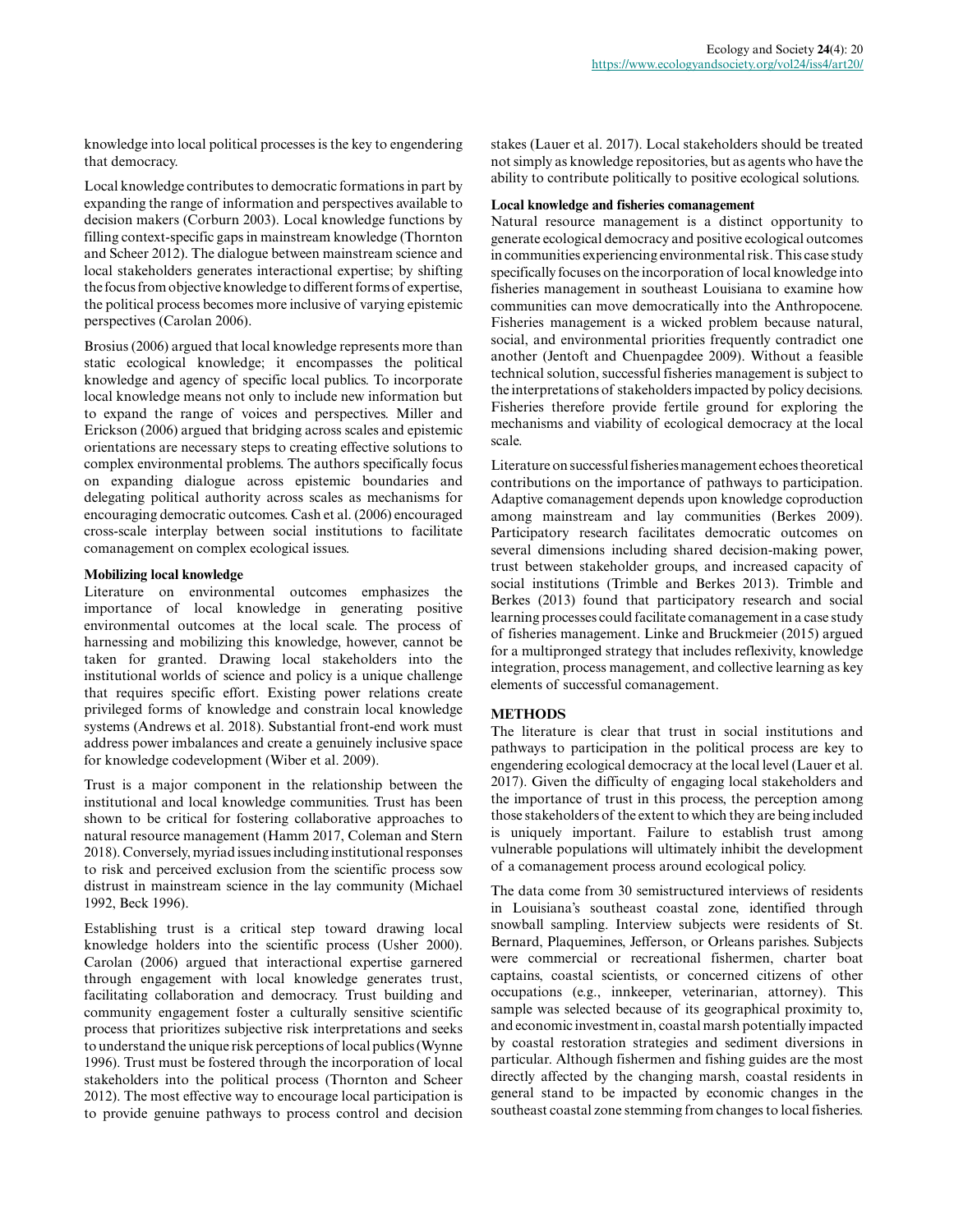The coastal master plan is therefore a sensitive political issue for this population.

Interviews lasted on average one hour, covering topics including fisheries and the local economy, general environmental attitudes, and specific discussion of coastal restoration and the coastal master plan. The interview guide was designed to interrogate coastal residents' perceptions of the role of local knowledge in coastal planning and the level of inclusiveness in the political process around coastal restoration.

The interviews probed numerous topics related to local knowledge, coastal planning, and management of the estuary. Subjects were asked about their attitudes toward the plan, specifically about sediment diversions, and the bases for these attitudes. Subjects were given the opportunity to discuss the project types that they would prioritize if given the opportunity. Subjects were asked whether locals had been included in the process of setting priorities within the master plan and what value local knowledge had provided or could provide to this process. The interviews probed the ways in which coastal erosion impacted subjects, and how subjects interacted with the major economic and political players in their communities (most frequently the state and the fishing industry), and about the quality of the trust relationships between all of these actors.

Interviews were transcribed verbatim. All coding was completed heuristically by the author using NVivo qualitative software. Subjects' discussion of issues broadly related to local knowledge, epistemology, and the relationship between knowledge and political involvement were coded "Local Knowledge." These data were then inductively coded according to emergent patterns that included "Trust," "Expertise," and "Inclusion." See Appendix 1 for a complete description of the coding scheme with operational definitions and sample quotations.

This in-depth analysis focused on themes and patterns that elucidate the otherwise opaque political process around coastal restoration in southeast Louisiana. By understanding coastal residents' perceptions of the relationship between institutional actors and local stakeholders, it is possible to analyze engagement with local knowledge and therefore the extent of democratic management of the coastal system. Given the inextricable relationship between coastal management and sustainable fisheries, analysis of stakeholders' perceptions directly interrogates the prospects for positive outcomes for local fisheries.

The tendency to view environmental expertise exclusively within the realm of natural science inhibits our ability to generate effective solutions to complex ecological problems (Sörlin 2013). The present study promotes a research agenda that expands upon social-ecological literature on localized adaptation to the Anthropocene. Southeast Louisiana represents a case study of the ways in which a vulnerable community on the front lines of environmental change grapples with risk and economic instability. The interview design, sample, and coding scheme for this study were selected to gain the analytical depth appropriate for a qualitative case study.

#### **RESULTS**

The literature is clear that democratic decision making facilitates complex solutions to challenging environmental problems and that mobilizing local knowledge benefits this process. The literature is also clear that pathways to participation and trust in social institutions among local stakeholders are key to mobilizing local actors.

My focus was on two key findings related to these ideas. The first is that many coastal residents feel excluded from the decisionmaking process around the coastal master plan, specifically on the sediment diversion issue, and argue that this exclusion occurs on the grounds that their experiential knowledge lacks legitimacy when compared to the institutional knowledge of mainstream scientists. The second finding is that major trust issues exist between coastal residents and mainstream social institutions. Perceived exclusion and trust issues hinder local participation, potentially reducing the efficacy of restoration strategies and positive impacts on local fisheries.

Inductive coding and interpretation of the interview data yielded clear patterns of discourse that support the results discussed in the following two sections. This methodology is uniquely suited to elucidate these patterns and contextualize them within the social-ecological literature on local knowledge and comanagement. The evidence presented in the following two sections represents dominant patterns of discourse within this case study.

## **Exclusion from political process**

The overwhelming response from coastal parish residents was frustration at what they perceived to be a lack of inclusion in the decision-making process. Gerald, a charter captain and activist in St. Bernard parish, argued that the state "doesn't take advantage of local people," in its coastal planning process and that the state "goes through the motions" when it comes to public outreach. The "motions" that Gerald references are scoping meetings, held in Plaquemines and Jefferson parish, that are required of the state as part of the National Environmental Policy Act (NEPA) permitting process. The meetings provided an opportunity to hear from the CPRA and the U.S. Army Corps of Engineers (USACE) and to make comments on the public record about sediment diversions.

Outreach efforts like the scoping meetings were perceived by locals as the bare minimum required for acquiring a permit for sediment diversions, and a strong belief existed that public comments were not being considered. Residents generally argued that the process was disingenuous at best. Miles, a commercial fisherman in St. Bernard parish, described the experience of making a comment at a public meeting:

*It's not even being considered. That's the sad part of the whole thing. You go to the meeting, you speak, and that person over there is texting somebody. They aren't even listening to you because they've got their mind made up already.*

Epistemic differences played a significant role in the perceived exclusion from the political process. Coastal residents felt that their input was being excluded, at least in part, because of their lack of formal education. These residents exuded pride in their experiential, localized knowledge. Cal, a commercial fisherman in St. Bernard parish, argued:

*You said education. I've got seven generations... in the fishing business. I've got a lifetime degree in the fishing business that you can't learn in a college.*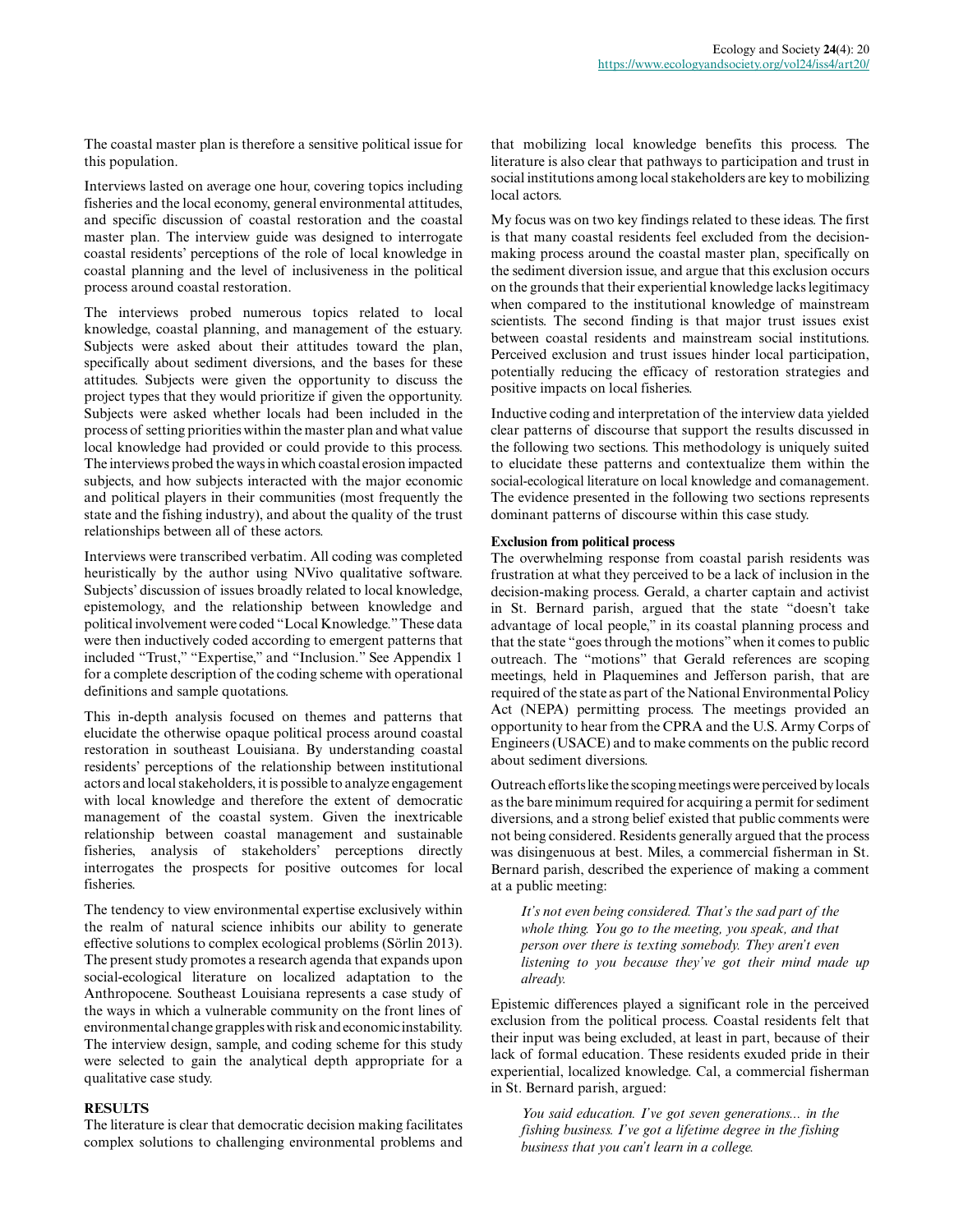Miles felt he was being treated like a "dumb fisherman" and that he was being ignored because he does not hold a master's or a doctorate degree. Said Miles:

*I may not be educated, but I have knowledge.*

Coastal residents were aware of the role they could play in the coastal restoration process. Multiple land-building alternatives, focused on preserving the marsh and protecting fisheries, were raised in interviews, most commonly dredging sediment (dredging projects do appear in the master plan, in combination with diversions). But even in a general sense, locals argued for the value of their knowledge. Bradley, an oysterman in Plaquemines parish and member of the Louisiana Oyster Task Force, argued that:

*scientists (and) academia miss a great opportunity to see the perspective of those who have actually witnessed the coast... and how it's changed.*

Alice, a retired Plaquemines parish employee and fourthgeneration resident, understood the value of locals as political agents:

*Locals know better than anybody. You've got to get them to the table... it can't just be about you.*

#### **Trust in social institutions**

Trust issues between coastal stakeholders and social institutions have hindered the political process around coastal planning and management, potentially disrupting positive outcomes for local fisheries. These trust issues flow in both directions and are rooted at least in part in epistemic differences. Coastal residents argued that their experiential knowledge uniquely positions them as experts on coastal management.

David, a seafood distributor in Jefferson parish, questioned why he should trust scientists:

*Is it because he's got a Ph.D.? Where did he get it from? Show me anybody that ever fixed the coast... How did they become an expert if they never fixed (anything)?*

Gerald argued that:

 *it doesn't take a Ph.D. to see what's going on.*

Ferris, a commercial fisherman and former St. Bernard parish elected official, put it bluntly:

*No, we don't trust them. Those guys ain't from down here... (They're) from the middle of the country, where they ain't got to worry about coastal erosion.*

Lack of experience among mainstream actors was one cause for distrust; accusations of corruption was another. Randall, a marina owner in St. Bernard parish, argued the reason the state was so focused on diversions was:

*to do projects they want to do... for their cronies to make money.*

This group accused the state of utilizing "politicized" science to earn support for diversions. Evan, a recreational charter captain, argued that:

*the (state) got the science they paid for. I wouldn't necessarily trust it.*

Bradley described why a lack of trust exists:

*there (are) trust issues when people that live it have experienced scientists, academia, saying things that are not one hundred percent true or accurate, and they know it.*

Trust issues flowed both ways in the conflict over sediment diversions, with supporters of the plan voicing a lack of trust in coastal stakeholders to take the best approach for Louisiana as a whole. These subjects argued that many in the coastal zone are more concerned with short-term economic gain than the longterm health of the estuary. Flynn, a small business owner in Plaquemines parish challenged the idea that local knowledge is beneficial in the coastal restoration process:

*(the) locals aren't as educated about (the) wetlands as they should be.*

Flynn described opposition to diversions as uneducated, shortsighted, and self-centered. Ronald, a charter captain in Plaquemines parish, called the antidiversion science "propaganda." Forrest, a retired state scientist argued that:

*science is a dirty word* among coastal residents and that *if they hear you have a Ph.D., they're even more skeptical.*

These accusations of selfishness and ignorance to the scientific process inhibited trust in local knowledge among those who supported the state's approach to the diversion issue. These trust issues disincentivize local participation and hinder the state's ability to maximize the health of the coastal ecosystem and its fisheries.

# **DISCUSSION**

The Anthropocene is a shift in the biosphere that will have global consequences, but southeast Louisiana has the opportunity to demonstrate localized pathways to adaptation that protect coastal systems and fisheries. Coastal erosion is an issue that is currently affecting Louisiana, but one that will become more widespread as ocean acidification and sea-level rise continue their current trajectories (Cooley and Doney 2009). The literature is clear, incorporating local knowledge benefits complex ecological solutions by facilitating cross-scale interaction and comanagement (Corburn 2003, Cash et al. 2006, Miller and Erickson 2006, Berkes 2009). The findings of this study suggest that the state is missing an opportunity to engage local stakeholders and to encourage a democratic process of multiscale decision making.

This study presents two distinct findings. First, many coastal stakeholders, particularly those who oppose the state's plan to install sediment diversions in the Mississippi River, perceive exclusion from the political process on the grounds that their experiential knowledge is viewed as less legitimate than the institutional scientific knowledge held by "experts." Second, trust issues inhibit meaningful progress toward effective comanagement of southeast Louisiana fisheries.

The State of Louisiana argues that it utilizes local knowledge, but its process is opaque. The state's outreach efforts include meetings designed to educate citizens on the plan itself, the key organizations and actors involved (e.g., CPRA and USACE), and the processes in place to protect the fisheries (e.g., NEPA). Although these meetings offer opportunity for public comment,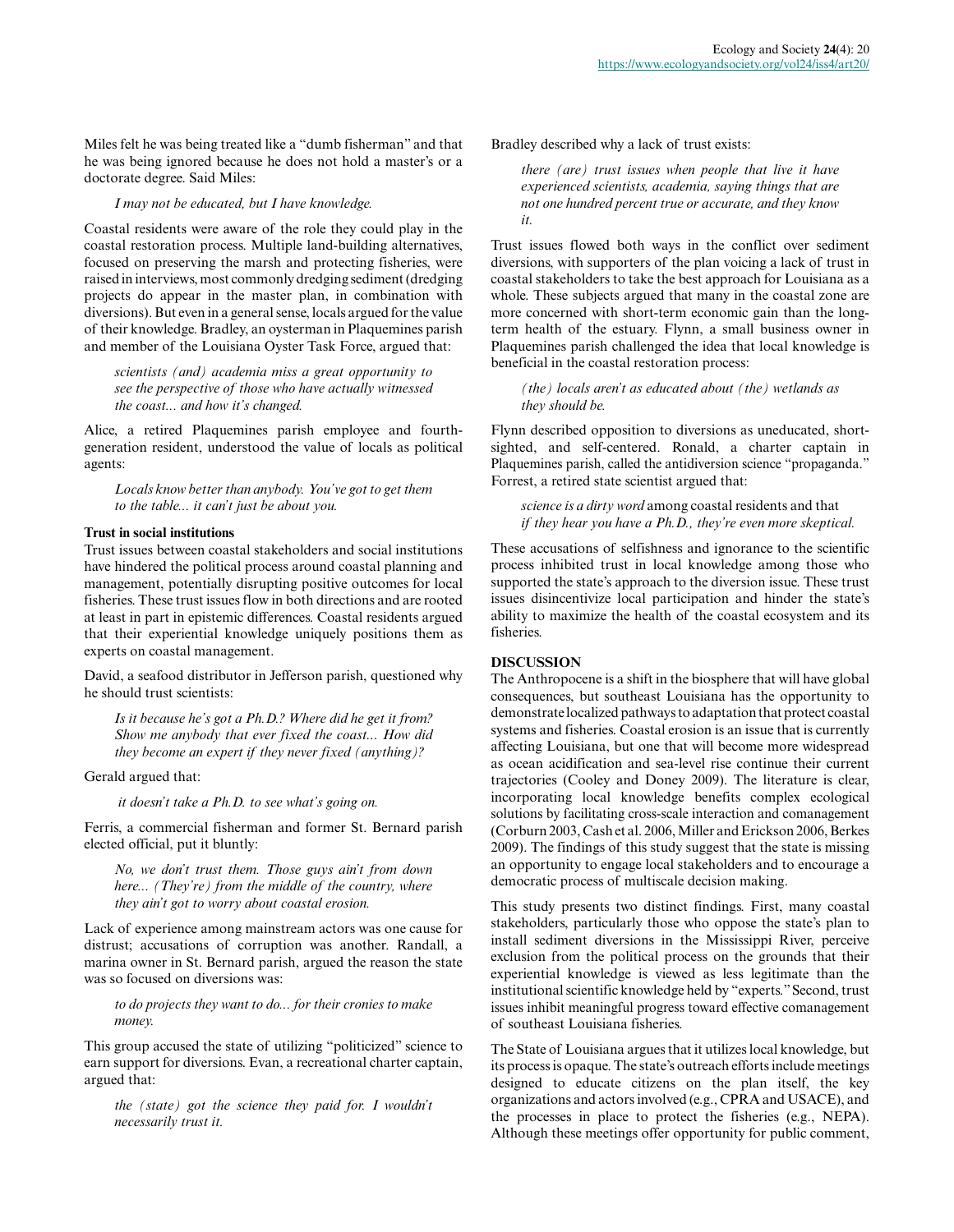it is unclear how these comments are used in the planning process. What is clear is that coastal residents frequently feel they are being paid lip service or being ignored altogether.

The perception of exclusion is significant. The challenges of mobilizing local knowledge necessitate buy-in from those who possess that knowledge (Usher 2000). Simply taking comments at public meetings without follow-up or conversational exchange (comments were provided via court reporter at scoping meetings) does nothing to address the inherent power imbalances that shape the political process around coastal planning. The meeting format, i.e., information about coastal projects was presented by CPRA representatives to an audience of coastal stakeholders, does not resemble the colearning or knowledge coproduction processes that are critical to fisheries comanagement (Wiber et al. 2009, Trimble and Berkes 2013).

The state has provided information to coastal residents through meetings as well as information campaigns. The state has also acknowledged the risk to fisheries posed by diversions in particular, even initiating programs to support the oyster industry through a potentially significant transition period (Sneath 2018). In each of these cases, however, the state's process has ultimately been top-down and has not offered the pathways to decision power that are so crucial to mobilizing local knowledge (Lauer et al. 2017).

# **Developing a participatory approach to coastal restoration**

As biophysical risk grows in the Anthropocene, associated ecological problems like climate change and ocean acidification threaten coastal systems and create significant social consequences for communities who depend on those fisheries (Cooley and Doney 2009). As a critical element of coastal systems, fisheries depend upon effective coastal management and are uniquely impacted by coastal erosion (Wright and D'Elia 2018). Participatory research and adaptive comanagement are critical processes that can facilitate democratic planning and positive ecological outcomes for fisheries at the local level as communities struggle to adapt. Local institutions, like those in southeast Louisiana, must take a reflexive approach and evaluate the ways in which their fisheries management strategies facilitate or hinder these democratic processes.

Pathways to participation and decision power are important for overcoming trust issues that plague the deliberative process on coastal planning. Trust is a critical component of effective natural resource management and participatory research has been shown to facilitate trust and effective comanagement (Hamm 2017, Coleman and Stern 2018). The State of Louisiana would benefit from a deliberative decision-making process that engages a wide range of stakeholders; this process would facilitate colearning that maximizes different forms of knowledge. A more transparent process would also help to alleviate commonly held perceptions of a corrupt scientific process. Participatory research facilitates cross-scale institutional networking that would increase the involvement of coastal stakeholders in governance structures and encourage a democratic decision-making apparatus (Trimble and Berkes 2013). The state has recently launched a program that solicits the public for coastal restoration proposals (IDR 2018). This form of engagement, however, does not address power imbalances or create more transparency because the state will ultimately make any final decisions on whether to utilize these proposals.

In fishing communities in particular, social and economic contexts are absolutely critical to effective policy and management (Wiber et al. 2009). Bethel et al.'s (2011, 2014) Sci-TEK is an empirical example of participatory research that addresses power imbalances by empowering locals to guide field studies and report their own experiential knowledge. Sci-TEK uses GIS technology to translate this local knowledge into useable datasets that can benefit the decision-making process around coastal management. To encourage local participation and democratic outcomes, the State of Louisiana should invest in participatory research like Sci-TEK rather than top-down solicitations that do not acknowledge the state's power over coastal communities and provide no decision power to these stakeholders.

#### **CONCLUSION**

Louisiana is missing an opportunity to maximize effective ecological solutions to its coastal erosion problem by attempting to solve the problem without thoroughly engaging power imbalances and the value of local knowledge. The urgency of coastal erosion necessitates instrumental action by the state to protect coastal wetlands and the fisheries that depend on them. Given the outsized impact of Louisiana fisheries on the local economy and national seafood production, effective coastal management in southeast Louisiana is a critical concern as environmental conditions worsen in the Anthropocene.

As the entity holding political power, the state must actively engage local knowledge to maximize the efficacy of its coastal restoration strategies. Whether or not the State of Louisiana proceeds with sediment diversions, providing coastal residents with genuine pathways to participation and decision power is essential for ultimately maximizing ecological outcomes and sustaining local fisheries. By establishing trust and building a democratic apparatus to address complex ecological issues, the state will foster ideal social and economic conditions for local adaptation to the Anthropocene.

This case study provides a paradigm for locales and regions to explore the relationship between institutional and local knowledge within the context of local environmental politics. Future research in coastal Louisiana's restoration planning should investigate the political economics of funding the master plan and the political ecology of risk distribution resulting from the plan's priorities. Nevertheless, until local knowledge is genuinely incorporated into the planning process, these factors will continue to reflect the interests of the state and exclude the localized needs of coastal stakeholders. Southeast Louisiana fisheries continue to be a critically important asset both culturally and economically. Planning the future of this region should reflect each of these priorities, a goal that can only be achieved through egalitarian deliberation across scales, communities, and social institutions.

Given the challenges of creating environmental policy at the national and global scales, regional adaptation to the Anthropocene is critically important to the future of social organization, and sustainably managing local fisheries is a significant piece of effective adaptation. Southeast Louisiana is already facing ecological impacts and therefore has the opportunity to take a leadership role in adaptation strategies at the state and community levels. On its face, Louisiana's coastal master plan is just that, an ambitious plan designed to build a sustainable coast and fisheries that will continue to benefit the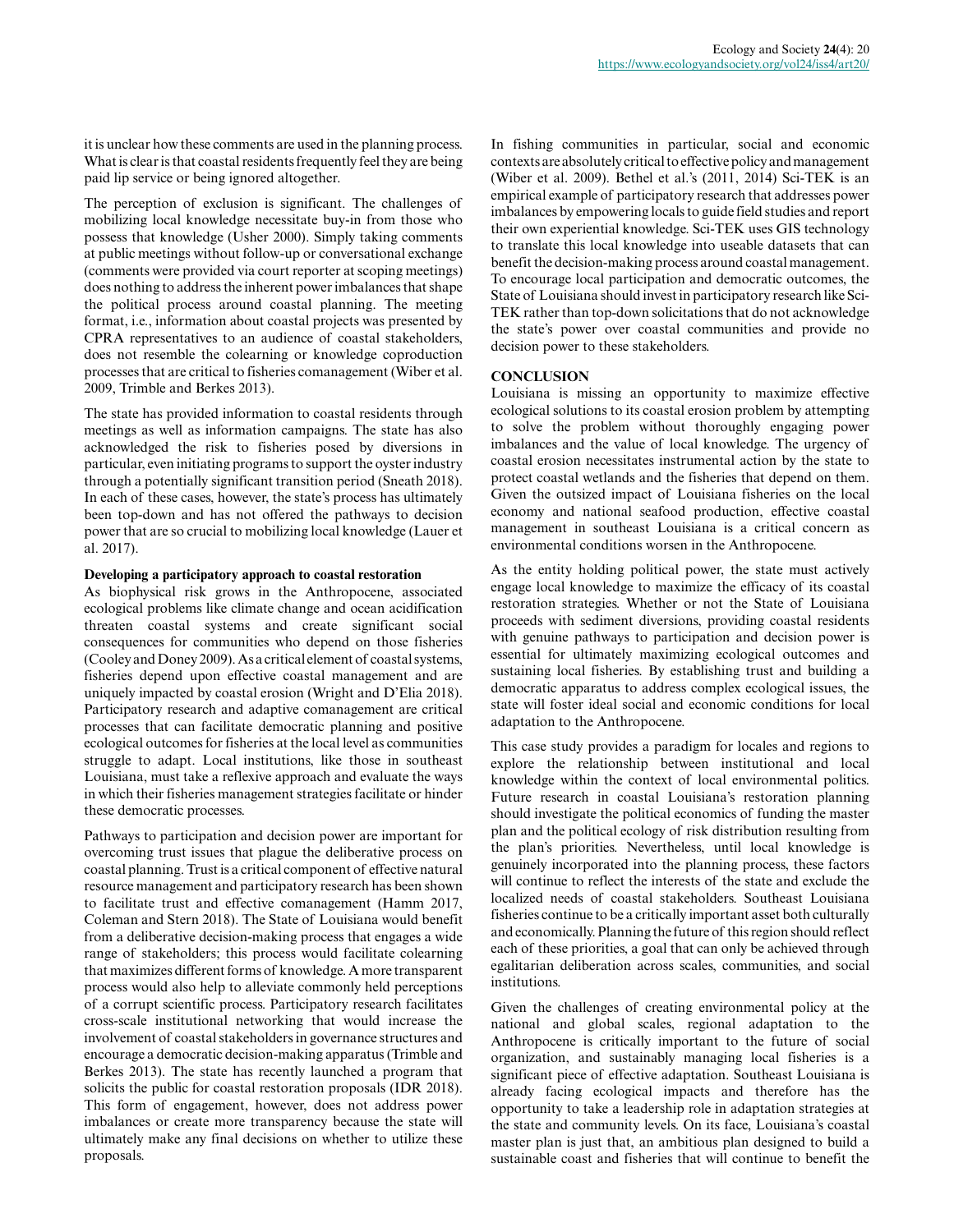state and region into the future. The State of Louisiana must directly engage local knowledge by addressing power imbalances and fostering trust to avoid undercutting the efficacy of its plan and compromising ecological, social, and economic outcomes.

*Responses to this article can be read online at:* [http://www.ecologyandsociety.org/issues/responses.](http://www.ecologyandsociety.org/issues/responses.php/11100) [php/11100](http://www.ecologyandsociety.org/issues/responses.php/11100)

#### **Acknowledgments:**

*This work was supported by the National Science Foundation under Grant Number 1703120.*

#### **LITERATURE CITED**

Andrews, E. J., M. G. Reed, T. D. Jardine, and T. A. Steelman. 2018. Damming knowledge flows: POWER as a constraint on knowledge pluralism in river flow decision-making in the Saskatchewan River Delta. *Society and Natural Resources* 31 (8):892-907. <https://doi.org/10.1080/08941920.2018.1451582>

Bai, X., S. van der Leeuw, K. O'Brien, F. Berkhout, F. Biermann, E. S. Brondizio, C. Cudennec, J. Dearing, A. Duraiappah, M. Glaser, A. Revkin, W. Steffen, and J. Syvitski. 2016. Plausible and desirable futures in the Anthropocene: a new research agenda. *Global Environmental Change* 39:351-362. [https://doi.org/10.1016/](https://doi.org/10.1016/j.gloenvcha.2015.09.017) [j.gloenvcha.2015.09.017](https://doi.org/10.1016/j.gloenvcha.2015.09.017) 

Beck, U. 1996. Risk society and the provident state. Pages 27-43 *in* S. Lash, B. Szerszynski, and B. Wynne, editors. *Risk, environment, and modernity: towards a new ecology*. First edition. Sage, London.<https://doi.org/10.4135/9781446221983.n2>

Bethel, M. B., L. F. Brien, E. J. Danielson, S. B. Laska, J. P. Troutman, W. M. Boshart, M. J. Giardino, and M. A. Phillips. 2011. Blending geospatial technology and traditional ecological knowledge to enhance restoration decision-support processes in coastal Louisiana. *Journal of Coastal Research* 27(3):555-571. <https://doi.org/10.2112/jcoastres-d-10-00138.1>

Bethel, M. B., L. F. Brien, M. M. Esposito, C. T. Miller, H. S. Buras, S. B. Laska, R. Philippe, K. J. Peterson, and C. P. Richards. 2014. Sci-TEK: a GIS-based multidisciplinary method for incorporating traditional ecological knowledge into Louisiana's coastal restoration decision-making processes. *Journal of Coastal Research* 30(5):1081-1099. [https://doi.org/10.2112/JCOASTRES-](https://doi.org/10.2112/JCOASTRES-D-13-00214.1)[D-13-00214.1](https://doi.org/10.2112/JCOASTRES-D-13-00214.1) 

Bennett, N. J., J. Blythe, S. Tyler, and N. C. Ban. 2016. Communities and change in the Anthropocene: understanding social-ecological vulnerability and planning adaptations to multiple interacting exposures. *Regional Environmental Change* 16:907-926.<https://doi.org/10.1007/s10113-015-0839-5>

Berkes, F. 2009. Evolution of co-management: role of knowledge generation, bridging organizations and social learning. *Journal of Environmental Management* 90:1692-1702. [https://doi.org/10.1016/](https://doi.org/10.1016/j.jenvman.2008.12.001) [j.jenvman.2008.12.001](https://doi.org/10.1016/j.jenvman.2008.12.001)

Brosius, J. P. 2006. What counts as local knowledge in global environmental assessments and conventions? Pages 129-144 *in* W. V. Reid, F. Berkes, T. Wilbanks, and D. Capistrano, editors. *Bridging scales and knowledge systems: concepts and applications in ecosystem assessment*. First edition. Island, Washington, D.C., USA. [online] URL: [http://citeseerx.ist.psu.edu/viewdoc/download;](http://citeseerx.ist.psu.edu/viewdoc/download;jsessionid=14F000C08A7EE76D7CD226FAE4DC584F?doi=10.1.1.189.4228&rep=rep1&type=pdf) [jsessionid=14F000C08A7EE76D7CD226FAE4DC584F?](http://citeseerx.ist.psu.edu/viewdoc/download;jsessionid=14F000C08A7EE76D7CD226FAE4DC584F?doi=10.1.1.189.4228&rep=rep1&type=pdf) [doi=10.1.1.189.4228&rep=rep1&type=pdf](http://citeseerx.ist.psu.edu/viewdoc/download;jsessionid=14F000C08A7EE76D7CD226FAE4DC584F?doi=10.1.1.189.4228&rep=rep1&type=pdf)

Carolan, M. S. 2006. Science, expertise, and the democratization of the decision-making process. *Society and Natural Resources* 19:661-668.<https://doi.org/10.1080/08941920600742443>

Cash, D. W., W. N. Adger, F. Berkes, P. Garden, L. Lebel, P. Olsson, L. Pritchard, and O. Young. 2006. Scale and cross-scale dynamics: governance and information in a multilevel world. *Ecology and Society* 11(2):8.<https://doi.org/10.5751/ES-01759-110208>

Coastal Protection and Restoration Authority of Louisiana (CPRA). 2017. *Louisiana's comprehensive master plan for a sustainable coast.* Coastal Protection and Restoration Authority of Louisiana, Baton Rouge, Louisiana, USA. [online] URL: [http://coastal.la.gov/wp-content/uploads/2017/01/DRAFT-2017-](http://coastal.la.gov/wp-content/uploads/2017/01/DRAFT-2017-Coastal-Master-Plan.pdf) [Coastal-Master-Plan.pdf](http://coastal.la.gov/wp-content/uploads/2017/01/DRAFT-2017-Coastal-Master-Plan.pdf)

Coleman, K., and M. J. Stern. 2018. Exploring the functions of different forms of trust in collaborative natural resource management. *Society and Natural Resources* 31(1):21-38. [https://](https://doi.org/10.1080/08941920.2017.1364452) [doi.org/10.1080/08941920.2017.1364452](https://doi.org/10.1080/08941920.2017.1364452)

Cooley, S. R., and S. C. Doney. 2009. Anticipating ocean acidification's economic consequences for commercial fisheries. *Environmental Research Letters* 4. [https://doi.org/10.1088/1748-](https://doi.org/10.1088/1748-9326/4/2/024007) [9326/4/2/024007](https://doi.org/10.1088/1748-9326/4/2/024007) 

Corburn, J. 2003. Bringing local knowledge into environmental decision making. *Journal of Planning Education and Research* 22:420-433.<https://doi.org/10.1177/0739456X03022004008>

Couvillion, B. R., H. Beck, D. Schoolmaster, and M. Fischer. 2017. *Land area change in coastal Louisiana (1932 to 2016): U.S. Geological Survey scientific investigations map 3381*. U.S. Department of the Interior, Reston, Virginia, USA. [https://doi.](https://doi.org/10.3133/sim3381) [org/10.3133/sim3381](https://doi.org/10.3133/sim3381)

Freudenburg, W. R. 1992. Heuristics, biases, and the not-sogeneral publics: expertise and error in the assessment of risks. Pages 229-250 *in* S. Krimsky and D. Golding, editors. *Social theories of risk*. First edition. Praeger, Westport, Connecticut, USA.

Hamm, J. A. 2017. Trust, trustworthiness, and motivation in the natural resource management context. *Society and Natural Resources* 30(8):919-933.<https://doi.org/10.1080/08941920.2016.1273419>

International Dredging Review (IDR). 2018. Project ideas requested for the Louisiana Comprehensive Master Plan for a Sustainable Coast. *International Dredging Review*, 10 October. [online] URL: [https://www.dredgemag.com/2018/10/10/project](https://www.dredgemag.com/2018/10/10/project-ideas-requested-for-the-louisiana-comprehensive-master-plan-for-a-sustainable-coast/)[ideas-requested-for-the-louisiana-comprehensive-master-plan-for](https://www.dredgemag.com/2018/10/10/project-ideas-requested-for-the-louisiana-comprehensive-master-plan-for-a-sustainable-coast/)[a-sustainable-coast/](https://www.dredgemag.com/2018/10/10/project-ideas-requested-for-the-louisiana-comprehensive-master-plan-for-a-sustainable-coast/)

Jentoft, S., and R. Chuenpagdee. 2009. Fisheries and coastal governance as a wicked problem. *Marine Policy* 33:553-560. <https://doi.org/10.1016/j.marpol.2008.12.002>

Khalil, S. M., A. M. Freeman, and R. C. Raynie. 2018. Sediment management for sustainable ecosystem restoration of coastal Louisiana. *Shore and Beach* 86(1):17-27.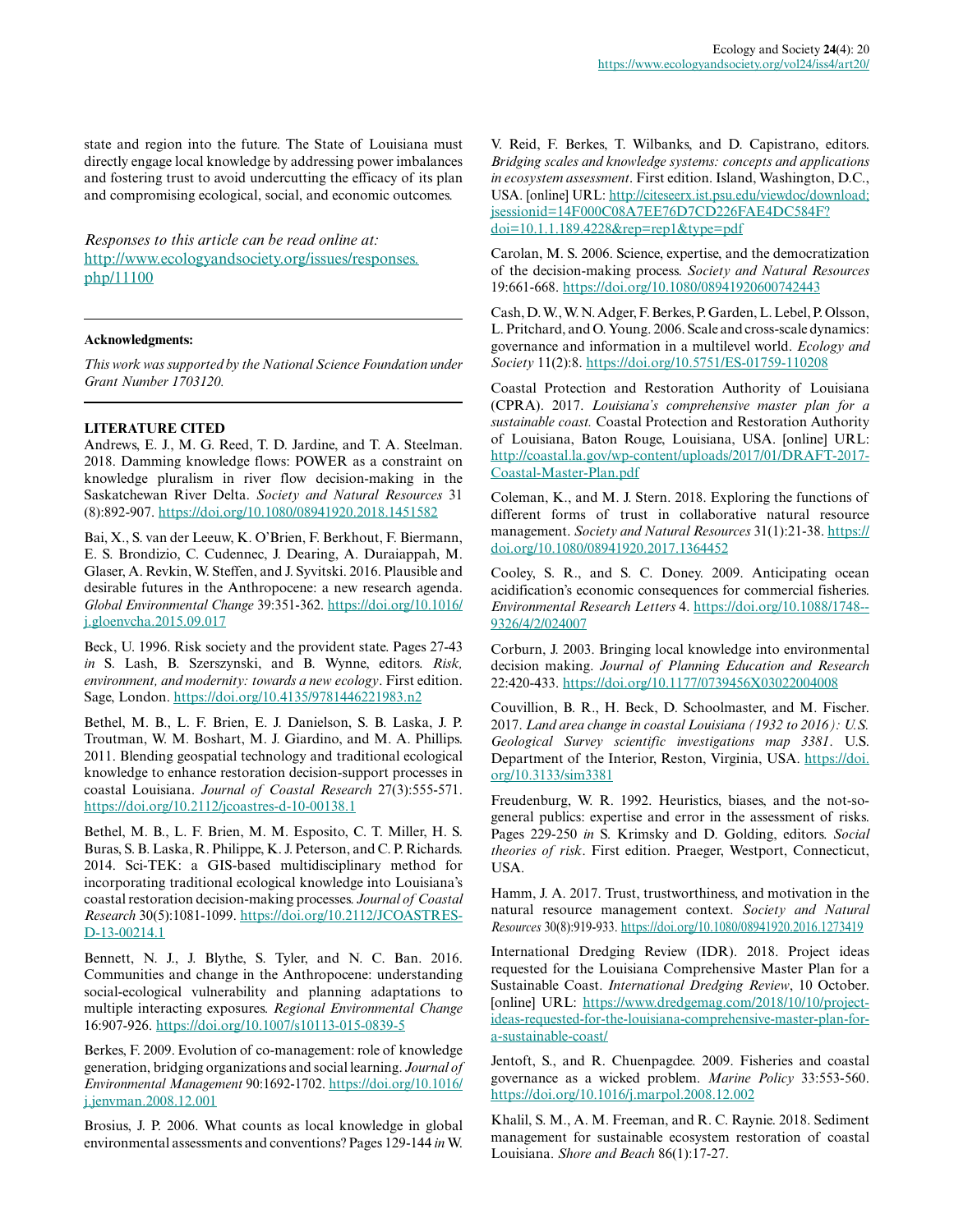Lauer, F. I., A. L. Metcalf, E. C. Metcalf, and J. J. Mohr. 2017. Public engagement in social-ecological systems management: an application of social justice theory. *Society and Natural Resources* 31(1):4-20.<https://doi.org/10.1080/08941920.2017.1364456>

Linke, S., and K. Bruckmeier. 2015. Co-management in fisheries - experiences and changing approaches in Europe. *Ocean and Coastal Management* 104:170-181. [https://doi.org/10.1016/j.](https://doi.org/10.1016/j.ocecoaman.2014.11.017) [ocecoaman.2014.11.017](https://doi.org/10.1016/j.ocecoaman.2014.11.017) 

Michael, M. 1992. Lay discourses of science: science-in-general, science-in-particular, and self. *Science, Technology, and Human Values* 17(3):313-333.<https://doi.org/10.1177/016224399201700303>

Miller, C., and P. Erickson. 2006. The politics of bridging scales and epistemologies: science and democracy in global environmental governance. Pages 297-314 *in* W. V. Reid, F. Berkes, T. Wilbanks, and D. Capistrano, editors. *Bridging scales and knowledge systems: concepts and applications in ecosystem assessment*. First edition. Island, Washington, D.C., USA.

National Oceanic and Atmospheric Association (NOAA). 2017. *Fisheries of the United States, 2016: a statistical snapshot of 2016 fish landings*. National Marine Fisheries Service Office of Science and Technology, Silver Spring, Maryland, USA. [online] URL: [https://www.fisheries.noaa.gov/resource/document/fisheries-united](https://www.fisheries.noaa.gov/resource/document/fisheries-united-states-2016-report)[states-2016-report](https://www.fisheries.noaa.gov/resource/document/fisheries-united-states-2016-report) 

Purdy, J. 2015. *After nature: a politics for the Anthropocene*. Harvard University Press, Cambridge, Massachusetts, USA. <https://doi.org/10.4159/9780674915671>

Schleifstein, M. 2017. Louisiana's \$50 billion coastal master plan, \$644 million annual plan OK'd by Senate. *Times-Picayune*, 17 May. [online] URL: [https://www.nola.com/news/environment/](https://www.nola.com/news/environment/article_ccd26b36-795c-5e5b-9a6a-95ec66ce6a05.html) [article\\_ccd26b36-795c-5e5b-9a6a-95ec66ce6a05.html](https://www.nola.com/news/environment/article_ccd26b36-795c-5e5b-9a6a-95ec66ce6a05.html)

Schleifstein, M. 2018. Mississippi River's land building ability is focus of Coastal Connections event. *Times-Picayune*, 22 August. [online] URL: [https://www.nola.com/news/environment/article\\_5e76d985](https://www.nola.com/news/environment/article_5e76d985-cfe3-5c92-b3bc-e0c2b957f730.html) [cfe3-5c92-b3bc-e0c2b957f730.html](https://www.nola.com/news/environment/article_5e76d985-cfe3-5c92-b3bc-e0c2b957f730.html)

Sörlin, S. 2013. Reconfiguring environmental expertise. *Environmental Science and Policy* 28:14-24. [https://doi.](https://doi.org/10.1016/j.envsci.2012.11.006) [org/10.1016/j.envsci.2012.11.006](https://doi.org/10.1016/j.envsci.2012.11.006) 

Sneath, S. 2018. Louisiana hopes new oyster leases will ease pain of coastal restoration efforts. *Times-Picayune*, 19 June. [online] URL: [https://www.nola.com/news/environment/](https://www.nola.com/news/environment/article_2ea7b163-16c6-5b0d-bcdb-be6fce23f67b.html) [article\\_2ea7b163-16c6-5b0d-bcdb-be6fce23f67b.html](https://www.nola.com/news/environment/article_2ea7b163-16c6-5b0d-bcdb-be6fce23f67b.html)

Steffen, W., Å. Persson, L. Deutsch, J. Zalasiewicz, M. Williams, K. Richardson, C. Crumley, P. Crutzen, C. Folke, L. Gordon, M. Molina, V. Ramanathan, J. Rockström, M. Scheffer, H. J. Schellnhuber, and U. Svedin. 2011. The Anthropocene: from global change to planetary stewardship. *AMBIO* 40(7):739-761. <https://doi.org/10.1007/s13280-011-0185-x>

Thornton, T. F., and A. M. Scheer. 2012. Collaborative engagement of local and traditional knowledge and science in marine environments: a review. *Ecology and Society* 17(3):8. <https://doi.org/10.5751/ES-04714-170308>

Trimble, M., and F. Berkes. 2013. Participatory research towards co-management: lessons from artisanal fisheries in coastal

Uruguay. *Journal of Environmental Management* 128:768-778. <https://doi.org/10.1016/j.jenvman.2013.06.032>

Usher, P. J. 2000. Traditional ecological knowledge in environmental assessment and management. *Arctic* 53 (2):183-193. <https://doi.org/10.14430/arctic849>

Wiber, M., A. Charles, J. Kearney, and F. Berkes. 2009. Enhancing community empowerment through participatory fisheries research. *Marine Policy* 33:172-179. [https://doi.org/10.1016/j.](https://doi.org/10.1016/j.marpol.2008.05.009) [marpol.2008.05.009](https://doi.org/10.1016/j.marpol.2008.05.009) 

Wright, L. D. 2018. Future societal vulnerability, risk and adaptability. Pages 293-304 *in* L. D. Wright and C. R. Nichols, editors. *Tomorrow's coasts: complex and impermanent*. First edition. Springer, Cham, Switzerland. [https://doi.](https://doi.org/10.1007/978-3-319-75453-6_18) [org/10.1007/978-3-319-75453-6\\_18](https://doi.org/10.1007/978-3-319-75453-6_18)

Wright, L. D., and C. F. D'Elia. 2018. Coastal Louisiana. Pages 207-220 *in* L. D. Wright and C. R. Nichols, editors. *Tomorrow's coasts: complex and impermanent*. First edition. Springer, Cham, Switzerland. [https://doi.org/10.1007/978-3-319-75453-6\\_13](https://doi.org/10.1007/978-3-319-75453-6_13) 

Wright, L. D., J. P. M. Syvitski, and C. R. Nichols. 2018. Coastal systems in the Anthropocene. Pages 85-99 *in* L. D. Wright and C. R. Nichols, editors. *Tomorrow's coasts: complex and impermanent*. First edition. Springer, Cham, Switzerland. [https://doi.](https://doi.org/10.1007/978-3-319-75453-6_6) [org/10.1007/978-3-319-75453-6\\_6](https://doi.org/10.1007/978-3-319-75453-6_6) 

Wynne, B. 1996. Misunderstood misunderstandings: social identities and the public uptake of science. Pages 19-46 *in* A. Irwin and B. Wynne, editors. *Misunderstanding science? The public reconstruction of science and technology*. First edition. Cambridge University Press, Cambridge, UK. [https://doi.org/10.1017/](https://doi.org/10.1017/CBO9780511563737.002) [CBO9780511563737.002](https://doi.org/10.1017/CBO9780511563737.002) 

Zinn, J. O. 2016. Living in the Anthropocene: towards a risktaking society. *Environmental Sociology* 2(4):385-394. [https://doi.](https://doi.org/10.1080/23251042.2016.1233605) [org/10.1080/23251042.2016.1233605](https://doi.org/10.1080/23251042.2016.1233605)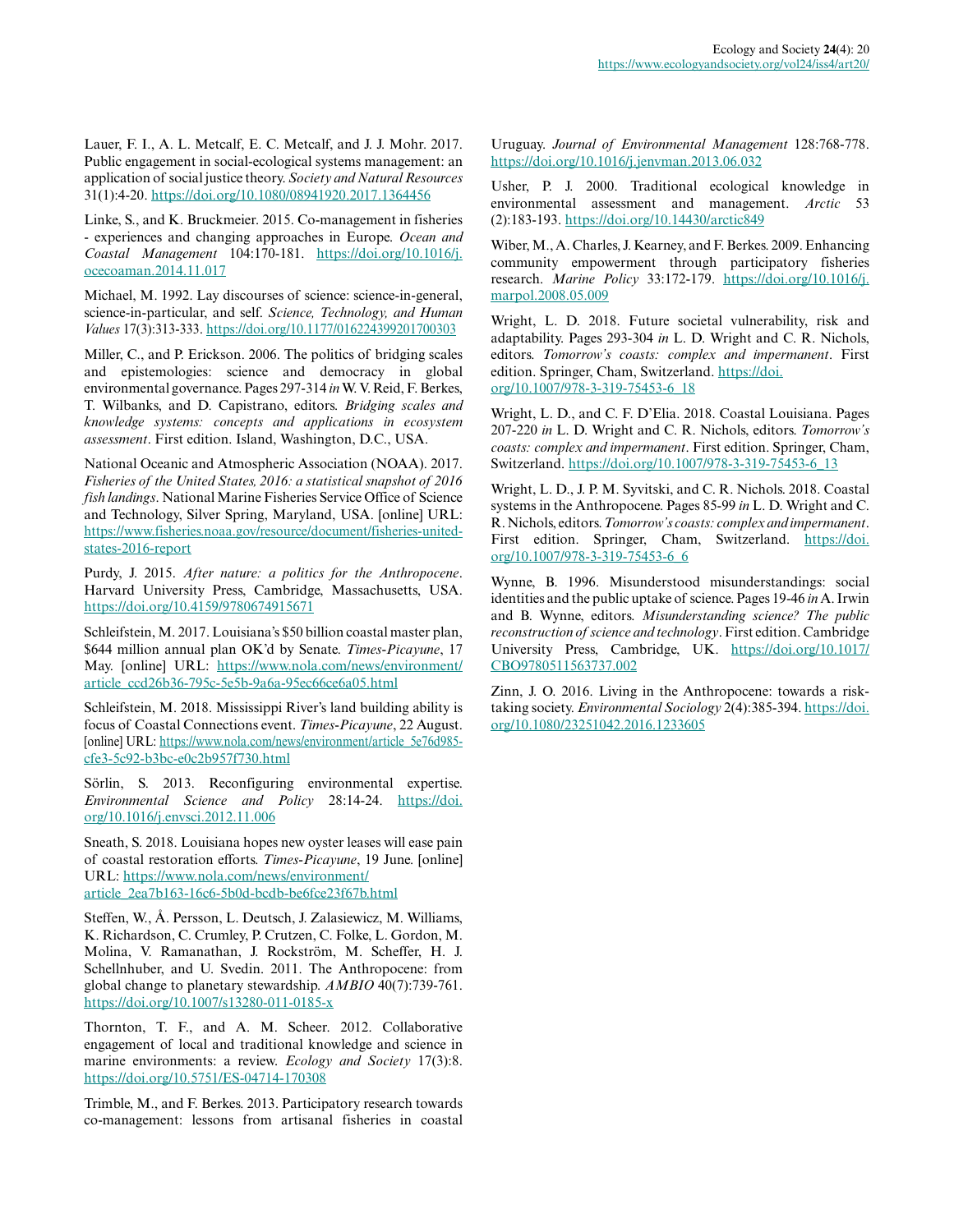| Child Code          | <b>Operational Definition</b>                                                                                                                     | Example Quotation(s)                                                                                                                                                                                                                                                                                                                                                     |
|---------------------|---------------------------------------------------------------------------------------------------------------------------------------------------|--------------------------------------------------------------------------------------------------------------------------------------------------------------------------------------------------------------------------------------------------------------------------------------------------------------------------------------------------------------------------|
|                     |                                                                                                                                                   |                                                                                                                                                                                                                                                                                                                                                                          |
| Local value         | Value/role of local<br>knowledge/people in coastal<br>restoration; ideas of local<br>people on coastal issues                                     | "We've been begging them for pipeline dredging.<br>Not diversions; pipeline dredging."<br>"Not everyone has a formal educationbut a lot of<br>people have some creative ideas as far as what to do<br>to rebuild the coastlineIt may not sound the<br>greatest coming from someone who may not have a<br>formal educationbut they experienced it. They<br>kind of know." |
| No include          | Local knowledge is not<br>effectively incorporated into<br>planning process                                                                       | "To me it's just like you're talking to that countertop<br>right there, because whatever you say they don't<br>hear because they've got their minds made up what<br>they're going to do."                                                                                                                                                                                |
| Yes include         | Local knowledge is<br>effectively incorporated into<br>planning process                                                                           | "Well, they're trying to, yeah. They're trying to take<br>advantage of locals' knowledge."                                                                                                                                                                                                                                                                               |
| No should           | Local knowledge should not<br>be included in planning<br>process; locals should be<br>familiar with mainstream<br>science in order to participate | "If they're knowledgeable they should. If they<br>understand the dynamics of our delta, yesIf<br>you're not educated, I don't care about your opinion<br>because you're ignorant."                                                                                                                                                                                       |
| Yes should          | Local knowledge and people<br>should be included in<br>planning process                                                                           | "The most important part is talking to the locals,<br>because locals know better than anybody. You've<br>got to get them to the table."                                                                                                                                                                                                                                  |
| Locals wrong        | Local knowledge is wrong on<br>coastal issues                                                                                                     | (Referring to locals): "A lot of these people, they're<br>subscribing to bad science, I call it."                                                                                                                                                                                                                                                                        |
| Scientists<br>wrong | Mainstream science/policy<br>community is wrong on<br>coastal issues                                                                              | "What kind of projections they got for actual land<br>being built? Is it backed by their scientists? Because<br>if I had some information I couldn't argue with, I'd<br>be pro-diversions. I've never seen it. Does it exist?"                                                                                                                                           |